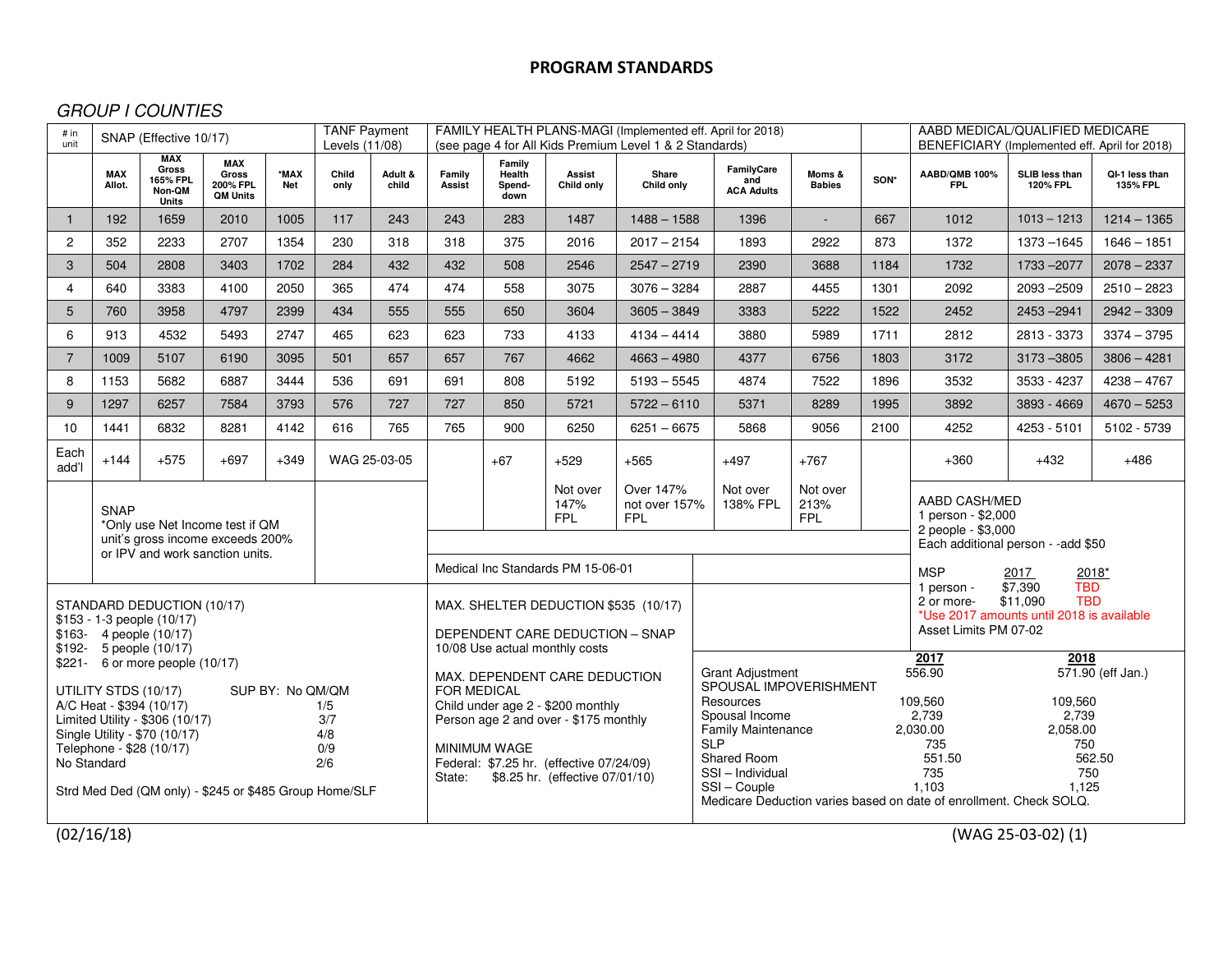# GROUP II COUNTIES

| $\overline{1}$                                                                                                                                                                                                                                                                                                                                                   | <b>MAX</b><br>Allot. | <b>MAX</b>                                         |                                                           | <b>TANF Payment</b><br># in<br>SNAP (Effective 10/17)<br>unit<br>Levels (11/08) |               |                                                                                                                                                                                                                                                                                     |                                   |                                                                         |                                                                                                                                                                                            | FAMILY HEALTH PLANS-MAGI (Implemented eff. April for 2018)<br>(see page 4 for All Kids Premium Level 1 & 2 Standards)                                                        |                                     | AABD MEDICAL/QUALIFIED MEDICARE<br>BENEFICIARY (Implemented eff. April for 2018)                                                                                                                                                                    |      |                                     |                            |                            |  |
|------------------------------------------------------------------------------------------------------------------------------------------------------------------------------------------------------------------------------------------------------------------------------------------------------------------------------------------------------------------|----------------------|----------------------------------------------------|-----------------------------------------------------------|---------------------------------------------------------------------------------|---------------|-------------------------------------------------------------------------------------------------------------------------------------------------------------------------------------------------------------------------------------------------------------------------------------|-----------------------------------|-------------------------------------------------------------------------|--------------------------------------------------------------------------------------------------------------------------------------------------------------------------------------------|------------------------------------------------------------------------------------------------------------------------------------------------------------------------------|-------------------------------------|-----------------------------------------------------------------------------------------------------------------------------------------------------------------------------------------------------------------------------------------------------|------|-------------------------------------|----------------------------|----------------------------|--|
|                                                                                                                                                                                                                                                                                                                                                                  |                      | <b>Gross</b><br>165% FPL<br>Non-QM<br><b>Units</b> | <b>MAX</b><br><b>Gross</b><br>200% FPL<br><b>QM Units</b> | *MAX<br><b>Net</b>                                                              | Child<br>only | Adult &<br>child                                                                                                                                                                                                                                                                    | Family<br>Assist                  | Family<br>Health<br>Spend-<br>down                                      | Assist<br>Child only                                                                                                                                                                       | Share<br>Child only                                                                                                                                                          | FamilyCare and<br><b>ACA Adults</b> | Moms &<br><b>Babies</b>                                                                                                                                                                                                                             | SON* | AABD/QMB<br>100% FPL                | SLIB less than<br>120% FPL | QI-1 less than<br>135% FPL |  |
|                                                                                                                                                                                                                                                                                                                                                                  | 192                  | 1659                                               | 2010                                                      | 1005                                                                            | 111           | 233                                                                                                                                                                                                                                                                                 | 233                               | 283                                                                     | 1487                                                                                                                                                                                       | $1488 - 1588$                                                                                                                                                                | 1396                                | $\mathbf{r}$                                                                                                                                                                                                                                        | 667  | 1012                                | $1013 - 1213$              | $1214 - 1365$              |  |
| $\overline{2}$                                                                                                                                                                                                                                                                                                                                                   | 352                  | 2233                                               | 2707                                                      | 1354                                                                            | 222           | 307                                                                                                                                                                                                                                                                                 | 307                               | 375                                                                     | 2016                                                                                                                                                                                       | $2017 - 2154$                                                                                                                                                                | 1893                                | 2922                                                                                                                                                                                                                                                | 873  | 1372                                | 1373 - 1645                | $1646 - 1851$              |  |
| 3                                                                                                                                                                                                                                                                                                                                                                | 504                  | 2808                                               | 3403                                                      | 1702                                                                            | 277           | 417                                                                                                                                                                                                                                                                                 | 417                               | 508                                                                     | 2546                                                                                                                                                                                       | $2547 - 2719$                                                                                                                                                                | 2390                                | 3688                                                                                                                                                                                                                                                | 1184 | 1732                                | 1733 - 2077                | $2078 - 2337$              |  |
| 4                                                                                                                                                                                                                                                                                                                                                                | 640                  | 3383                                               | 4100                                                      | 2050                                                                            | 356           | 461                                                                                                                                                                                                                                                                                 | 461                               | 558                                                                     | 3075                                                                                                                                                                                       | $3076 - 3284$                                                                                                                                                                | 2887                                | 4455                                                                                                                                                                                                                                                | 1301 | 2092                                | 2093 - 2509                | $2510 - 2823$              |  |
| 5                                                                                                                                                                                                                                                                                                                                                                | 760                  | 3958                                               | 4797                                                      | 2399                                                                            | 422           | 540                                                                                                                                                                                                                                                                                 | 540                               | 650                                                                     | 3604                                                                                                                                                                                       | $3605 - 3849$                                                                                                                                                                | 3383                                | 5222                                                                                                                                                                                                                                                | 1522 | 2452                                | 2453-2941                  | $2942 - 3309$              |  |
| 6                                                                                                                                                                                                                                                                                                                                                                | 913                  | 4532                                               | 5493                                                      | 2747                                                                            | 455           | 605                                                                                                                                                                                                                                                                                 | 605                               | 733                                                                     | 4133                                                                                                                                                                                       | $4134 - 4414$                                                                                                                                                                | 3880                                | 5989                                                                                                                                                                                                                                                | 1711 | 2812                                | 2813 - 3373                | $3374 - 3795$              |  |
| $\overline{7}$                                                                                                                                                                                                                                                                                                                                                   | 1009                 | 5107                                               | 6190                                                      | 3095                                                                            | 488           | 638                                                                                                                                                                                                                                                                                 | 638                               | 767                                                                     | 4662                                                                                                                                                                                       | $4663 - 4980$                                                                                                                                                                | 4377                                | 6756                                                                                                                                                                                                                                                | 1803 | 3172                                | 3173 - 3805                | $3806 - 4281$              |  |
| 8                                                                                                                                                                                                                                                                                                                                                                | 1153                 | 5682                                               | 6887                                                      | 3444                                                                            | 525           | 673                                                                                                                                                                                                                                                                                 | 673                               | 808                                                                     | 5192                                                                                                                                                                                       | $5193 - 5545$                                                                                                                                                                | 4874                                | 7522                                                                                                                                                                                                                                                | 1896 | 3532                                | 3533 - 4237                | $4238 - 4767$              |  |
| 9                                                                                                                                                                                                                                                                                                                                                                | 1297                 | 6257                                               | 7584                                                      | 3793                                                                            | 562           | 709                                                                                                                                                                                                                                                                                 | 709                               | 850                                                                     | 5721                                                                                                                                                                                       | $5722 - 6110$                                                                                                                                                                | 5371                                | 8289                                                                                                                                                                                                                                                | 1995 | 3892                                | 3893 - 4669                | $4670 - 5253$              |  |
| 10                                                                                                                                                                                                                                                                                                                                                               | 1441                 | 6832                                               | 8281                                                      | 4142                                                                            | 601           | 746                                                                                                                                                                                                                                                                                 | 746                               | 900                                                                     | 6250                                                                                                                                                                                       | $6251 - 6675$                                                                                                                                                                | 5868                                | 9056                                                                                                                                                                                                                                                | 2100 | 4252                                | 4253 - 5101                | 5102 - 5739                |  |
| Each<br>add'l                                                                                                                                                                                                                                                                                                                                                    | $+144$               | $+575$                                             | $+697$                                                    | $+349$                                                                          |               | WAG 25-03-05                                                                                                                                                                                                                                                                        |                                   | $+67$                                                                   | $+529$                                                                                                                                                                                     | $+565$                                                                                                                                                                       | $+497$                              | $+767$                                                                                                                                                                                                                                              |      | $+360$                              | $+432$                     | $+486$                     |  |
| <b>SNAP</b><br>*Only use Net Income test if QM<br>unit's gross income exceeds 200%                                                                                                                                                                                                                                                                               |                      |                                                    |                                                           |                                                                                 |               |                                                                                                                                                                                                                                                                                     | Not over<br>147%<br><b>FPL</b>    | Over 147%<br>not over<br>157% FPL                                       | Not over<br>138% FPL                                                                                                                                                                       | Not over<br>213%<br><b>FPL</b>                                                                                                                                               |                                     | AABD CASH/MED<br>1 person - \$2,000<br>2 people - \$3,000                                                                                                                                                                                           |      |                                     |                            |                            |  |
|                                                                                                                                                                                                                                                                                                                                                                  |                      |                                                    | or IPV and work sanction units.                           |                                                                                 |               |                                                                                                                                                                                                                                                                                     | Medical Inc Standards PM 15-06-01 |                                                                         |                                                                                                                                                                                            |                                                                                                                                                                              |                                     |                                                                                                                                                                                                                                                     |      | Each additional person - - add \$50 |                            |                            |  |
| STANDARD DEDUCTION (10/17)<br>\$153 - 1-3 people (10/17)<br>\$163- 4 people (10/17)                                                                                                                                                                                                                                                                              |                      |                                                    |                                                           |                                                                                 |               |                                                                                                                                                                                                                                                                                     |                                   | MAX. SHELTER DEDUCTION \$535 (10/17)<br>DEPENDENT CARE DEDUCTION - SNAP | <b>MSP</b><br>2017<br>$2018*$<br>$\sqrt{$7,390}$<br><b>TBD</b><br>1 person -<br>\$11,090<br><b>TBD</b><br>2 or more-<br>*Use 2017 amounts until 2018 is available<br>Asset Limits PM 07-02 |                                                                                                                                                                              |                                     |                                                                                                                                                                                                                                                     |      |                                     |                            |                            |  |
| $$192 - 5$ people $(10/17)$<br>\$221- 6 or more people (10/17)<br>UTILITY STDS (10/17)<br>SUP BY: No QM/QM<br>A/C Heat - \$394 (10/17)<br>1/5<br>Limited Utility - \$306 (10/17)<br>3/7<br>Single Utility - \$70 (10/17)<br>4/8<br>Telephone - \$28 (10/17)<br>0/9<br>No Standard<br>2/6<br>Strd Med Ded (QM only) - \$245 or \$485 Group Home/SLF<br>(02/16/18) |                      |                                                    |                                                           |                                                                                 |               | 10/08 Use actual monthly costs<br>MAX. DEPENDENT CARE DEDUCTION<br><b>FOR MEDICAL</b><br>Child under age 2 - \$200 monthly<br>Person age 2 and over - \$175 monthly<br><b>MINIMUM WAGE</b><br>Federal: \$7.25 hr. (effective 07/24/09)<br>\$8.25 hr. (effective 07/01/10)<br>State: |                                   |                                                                         |                                                                                                                                                                                            | <b>Grant Adjustment</b><br>SPOUSAL IMPOVERISHMENT<br>Resources<br>Spousal Income<br><b>Family Maintenance</b><br><b>SLP</b><br>Shared Room<br>SSI - Individual<br>SSI-Couple |                                     | 2017<br>2018<br>571.90 (eff Jan.)<br>556.90<br>109.560<br>109.560<br>2,739<br>2,739<br>2,030.00<br>2,058.00<br>735<br>750<br>551.50<br>562.50<br>735<br>750<br>1.103<br>1.125<br>Medicare Deduction varies based on date of enrollment. Check SOLQ. |      |                                     |                            |                            |  |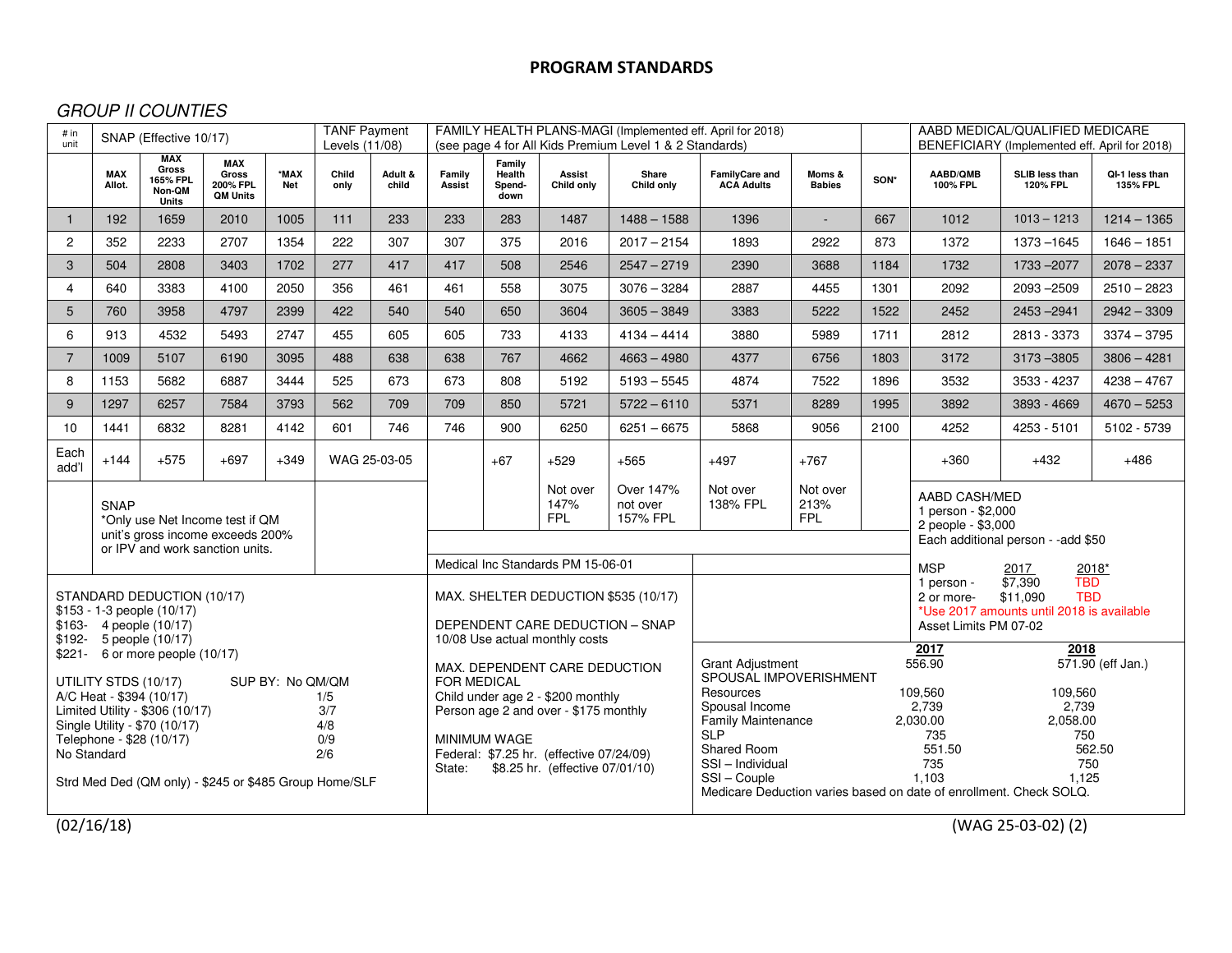# GROUP III COUNTIES

|                                                                                                                                                                                                                                                                                                                                                              | <b>MAX</b> | <b>MAX</b>                                         |                                                    | <b>TANF Payment</b><br># in<br>SNAP (Effective 10/17)<br>unit<br>Levels (11/08) |                                                                                                              |                                                                                                                               |                                                                                                                                                                                                                                                                                     |                                    |                      | FAMILY HEALTH PLANS-MAGI (Implemented eff. April for 2018)<br>(see page 4 for All Kids Premium Level 1 & 2 Standards) |                                                                                                                                                  | AABD MEDICAL/QUALIFIED MEDICARE<br>BENEFICIARY (Implemented eff. April for 2018)                                                                                                                                                                                                                    |      |                      |                                    |                            |
|--------------------------------------------------------------------------------------------------------------------------------------------------------------------------------------------------------------------------------------------------------------------------------------------------------------------------------------------------------------|------------|----------------------------------------------------|----------------------------------------------------|---------------------------------------------------------------------------------|--------------------------------------------------------------------------------------------------------------|-------------------------------------------------------------------------------------------------------------------------------|-------------------------------------------------------------------------------------------------------------------------------------------------------------------------------------------------------------------------------------------------------------------------------------|------------------------------------|----------------------|-----------------------------------------------------------------------------------------------------------------------|--------------------------------------------------------------------------------------------------------------------------------------------------|-----------------------------------------------------------------------------------------------------------------------------------------------------------------------------------------------------------------------------------------------------------------------------------------------------|------|----------------------|------------------------------------|----------------------------|
|                                                                                                                                                                                                                                                                                                                                                              | Allot.     | <b>Gross</b><br>165% FPL<br>Non-QM<br><b>Units</b> | <b>MAX</b><br>Gross<br>200% FPL<br><b>QM Units</b> | *MAX<br><b>Net</b>                                                              | Child<br>only                                                                                                | Adult &<br>child                                                                                                              | Family<br>Assist                                                                                                                                                                                                                                                                    | Family<br>Health<br>Spend-<br>down | Assist<br>Child only | Share<br>Child only                                                                                                   | FamilyCare<br>and<br><b>ACA Adults</b>                                                                                                           | Moms &<br><b>Babies</b>                                                                                                                                                                                                                                                                             | SON* | AABD/QMB<br>100% FPL | SLIB less than<br><b>120% FPL</b>  | QI-1 less than<br>135% FPL |
| $\mathbf{1}$                                                                                                                                                                                                                                                                                                                                                 | 192        | 1659                                               | 2010                                               | 1005                                                                            | 108                                                                                                          | 198                                                                                                                           | 198                                                                                                                                                                                                                                                                                 | 283                                | 1487                 | $1488 - 1588$                                                                                                         | 1396                                                                                                                                             | $\overline{\phantom{a}}$                                                                                                                                                                                                                                                                            | 667  | 1012                 | $1013 - 1213$                      | $1214 - 1365$              |
| $\overline{2}$                                                                                                                                                                                                                                                                                                                                               | 352        | 2233                                               | 2707                                               | 1354                                                                            | 215                                                                                                          | 294                                                                                                                           | 294                                                                                                                                                                                                                                                                                 | 375                                | 2016                 | $2017 - 2154$                                                                                                         | 1893                                                                                                                                             | 2922                                                                                                                                                                                                                                                                                                | 873  | 1372                 | 1373-1645                          | $1646 - 1851$              |
| 3                                                                                                                                                                                                                                                                                                                                                            | 504        | 2808                                               | 3403                                               | 1702                                                                            | 271                                                                                                          | 399                                                                                                                           | 399                                                                                                                                                                                                                                                                                 | 508                                | 2546                 | $2547 - 2719$                                                                                                         | 2390                                                                                                                                             | 3688                                                                                                                                                                                                                                                                                                | 1184 | 1732                 | 1733 - 2077                        | $2078 - 2337$              |
| $\overline{4}$                                                                                                                                                                                                                                                                                                                                               | 640        | 3383                                               | 4100                                               | 2050                                                                            | 346                                                                                                          | 445                                                                                                                           | 445                                                                                                                                                                                                                                                                                 | 558                                | 3075                 | $3076 - 3284$                                                                                                         | 2887                                                                                                                                             | 4455                                                                                                                                                                                                                                                                                                | 1301 | 2092                 | $2093 - 2509$                      | $2510 - 2823$              |
| 5                                                                                                                                                                                                                                                                                                                                                            | 760        | 3958                                               | 4797                                               | 2399                                                                            | 411                                                                                                          | 519                                                                                                                           | 519                                                                                                                                                                                                                                                                                 | 650                                | 3604                 | $3605 - 3849$                                                                                                         | 3383                                                                                                                                             | 5222                                                                                                                                                                                                                                                                                                | 1522 | 2452                 | $2453 - 2941$                      | $2942 - 3309$              |
| 6                                                                                                                                                                                                                                                                                                                                                            | 913        | 4532                                               | 5493                                               | 2747                                                                            | 443                                                                                                          | 585                                                                                                                           | 585                                                                                                                                                                                                                                                                                 | 733                                | 4133                 | $4134 - 4414$                                                                                                         | 3880                                                                                                                                             | 5989                                                                                                                                                                                                                                                                                                | 1711 | 2812                 | 2813 - 3373                        | $3374 - 3795$              |
| $\overline{7}$                                                                                                                                                                                                                                                                                                                                               | 1009       | 5107                                               | 6190                                               | 3095                                                                            | 474                                                                                                          | 616                                                                                                                           | 616                                                                                                                                                                                                                                                                                 | 767                                | 4662                 | $4663 - 4980$                                                                                                         | 4377                                                                                                                                             | 6756                                                                                                                                                                                                                                                                                                | 1803 | 3172                 | 3173 - 3805                        | $3806 - 4281$              |
| 8                                                                                                                                                                                                                                                                                                                                                            | 1153       | 5682                                               | 6887                                               | 3444                                                                            | 509                                                                                                          | 647                                                                                                                           | 647                                                                                                                                                                                                                                                                                 | 808                                | 5192                 | $5193 - 5545$                                                                                                         | 4874                                                                                                                                             | 7522                                                                                                                                                                                                                                                                                                | 1896 | 3532                 | 3533 - 4237                        | $4238 - 4767$              |
| 9                                                                                                                                                                                                                                                                                                                                                            | 1297       | 6257                                               | 7584                                               | 3793                                                                            | 546                                                                                                          | 683                                                                                                                           | 683                                                                                                                                                                                                                                                                                 | 850                                | 5721                 | $5722 - 6110$                                                                                                         | 5371                                                                                                                                             | 8289                                                                                                                                                                                                                                                                                                | 1995 | 3892                 | 3893 - 4669                        | $4670 - 5253$              |
| 10                                                                                                                                                                                                                                                                                                                                                           | 1441       | 6832                                               | 8281                                               | 4142                                                                            | 584                                                                                                          | 718                                                                                                                           | 718                                                                                                                                                                                                                                                                                 | 900                                | 6250                 | $6251 - 6675$                                                                                                         | 5868                                                                                                                                             | 9056                                                                                                                                                                                                                                                                                                | 2100 | 4252                 | 4253 - 5101                        | 5102 - 5739                |
| Each<br>add'l                                                                                                                                                                                                                                                                                                                                                | $+144$     | $+575$                                             | $+697$                                             | $+349$                                                                          |                                                                                                              | WAG 25-03-05                                                                                                                  |                                                                                                                                                                                                                                                                                     | $+67$                              | $+529$               | $+565$                                                                                                                | $+497$                                                                                                                                           | $+767$                                                                                                                                                                                                                                                                                              |      | $+360$               | $+432$                             | $+486$                     |
| <b>SNAP</b><br>*Only use Net Income test if QM<br>unit's gross income exceeds 200%                                                                                                                                                                                                                                                                           |            |                                                    |                                                    |                                                                                 |                                                                                                              | Over 147%<br>Not over<br>Not over<br>Not over<br>147%<br>138% FPL<br>213%<br>not over<br><b>FPL</b><br><b>FPL</b><br>157% FPL |                                                                                                                                                                                                                                                                                     |                                    |                      |                                                                                                                       |                                                                                                                                                  | AABD CASH/MED<br>1 person - \$2,000<br>2 people - \$3,000                                                                                                                                                                                                                                           |      |                      |                                    |                            |
|                                                                                                                                                                                                                                                                                                                                                              |            |                                                    | or IPV and work sanction units.                    |                                                                                 |                                                                                                              |                                                                                                                               |                                                                                                                                                                                                                                                                                     |                                    |                      |                                                                                                                       |                                                                                                                                                  |                                                                                                                                                                                                                                                                                                     |      |                      | Each additional person - -add \$50 |                            |
| STANDARD DEDUCTION (10/17)<br>\$153 - 1-3 people (10/17)<br>\$163- 4 people (10/17)                                                                                                                                                                                                                                                                          |            |                                                    |                                                    |                                                                                 | Medical Inc Standards PM 15-06-01<br>MAX. SHELTER DEDUCTION \$535 (10/17)<br>DEPENDENT CARE DEDUCTION - SNAP |                                                                                                                               |                                                                                                                                                                                                                                                                                     |                                    |                      |                                                                                                                       |                                                                                                                                                  | <b>MSP</b><br>2017<br><u> 2018*</u><br><b>TBD</b><br>\$7,390<br>1 person -<br><b>TBD</b><br>\$11,090<br>2 or more-<br>*Use 2017 amounts until 2018 is available<br>Asset Limits PM 07-02                                                                                                            |      |                      |                                    |                            |
| \$192- 5 people (10/17)<br>\$221- 6 or more people (10/17)<br>UTILITY STDS (10/17)<br>SUP BY: No QM/QM<br>A/C Heat - \$394 (10/17)<br>1/5<br>Limited Utility - \$306 (10/17)<br>3/7<br>Single Utility - \$70 (10/17)<br>4/8<br>Telephone - \$28 (10/17)<br>0/9<br>No Standard<br>2/6<br>Strd Med Ded (QM only) - \$245 or \$485 Group Home/SLF<br>(02/16/18) |            |                                                    |                                                    |                                                                                 |                                                                                                              |                                                                                                                               | 10/08 Use actual monthly costs<br>MAX. DEPENDENT CARE DEDUCTION<br><b>FOR MEDICAL</b><br>Child under age 2 - \$200 monthly<br>Person age 2 and over - \$175 monthly<br><b>MINIMUM WAGE</b><br>Federal: \$7.25 hr. (effective 07/24/09)<br>\$8.25 hr. (effective 07/01/10)<br>State: |                                    |                      |                                                                                                                       | <b>Grant Adjustment</b><br>Resources<br>Spousal Income<br><b>Family Maintenance</b><br><b>SLP</b><br>Shared Room<br>SSI-Individual<br>SSI-Couple | 2017<br>2018<br>571.90 (eff Jan.)<br>556.90<br>SPOUSAL IMPOVERISHMENT<br>109,560<br>109,560<br>2.739<br>2,739<br>2,030.00<br>2,058.00<br>735<br>750<br>562.50<br>551.50<br>735<br>750<br>1,103<br>1,125<br>Medicare Deduction varies based on date of enrollment. Check SOLQ.<br>(WAG 25-03-02) (3) |      |                      |                                    |                            |